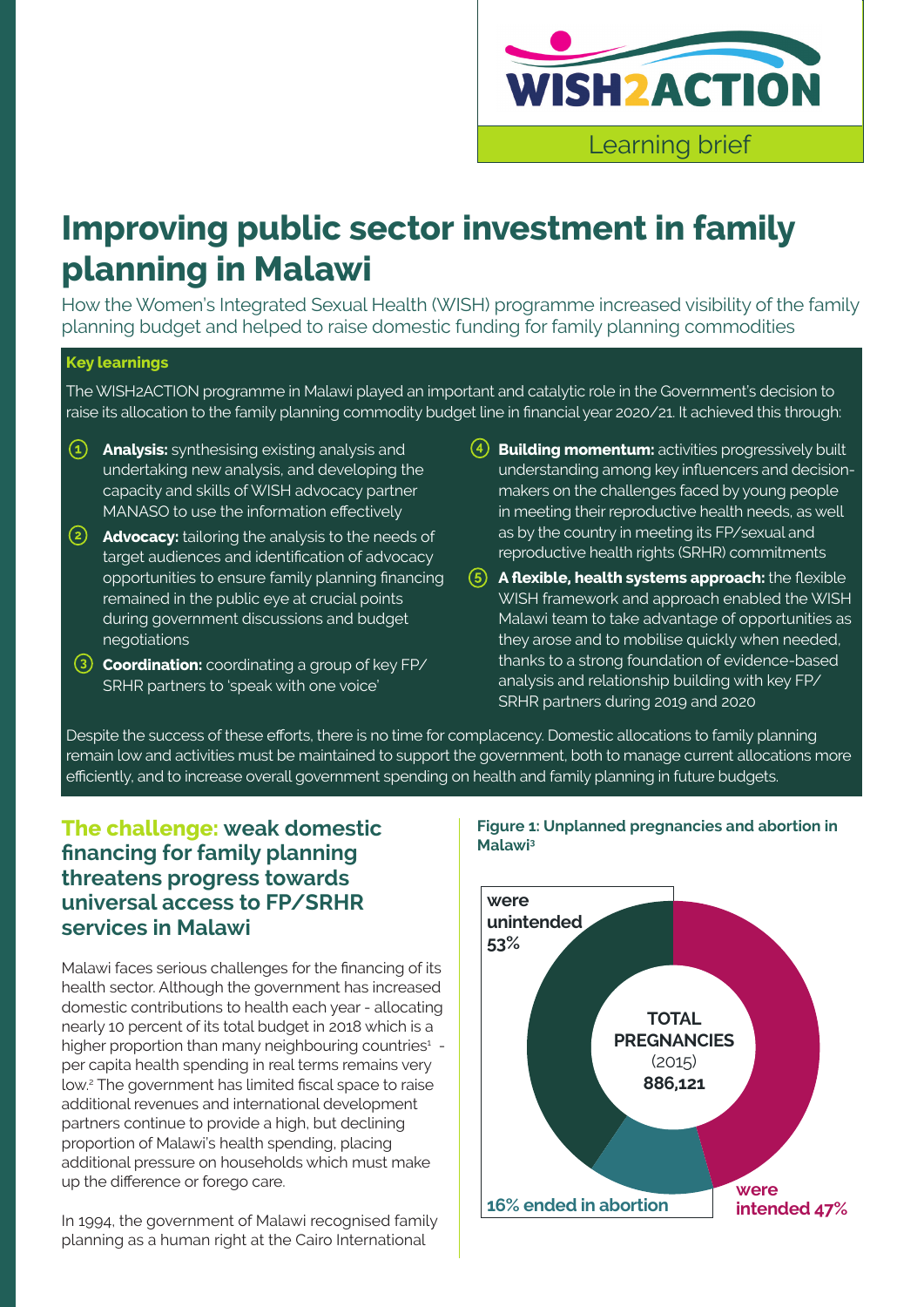Conference on Population and Development, and has renewed its FP commitments many times since, as evidenced by the strong policy framework. In 2013/14, as a result of commitments made at the FP London summit (referred to as FP2020), the Malawi Government established a new budget line for FP commodities and has allocated an increasing level of funds to this line in each financial year. In 2017, the Govt re-committed to providing universal access to FP/SRHR services, and to increasing domestic financing as a means to achieve this. However, unmet need for family planning in Malawi remains stubbornly high, particularly among young people.4

Foundational analysis undertaken by WISH Malawi points to challenges for the implementation of Malawi's FP/SRHR policies and strategies, and to low prioritisation of FP/SRHR in the national budget as an important bottleneck in establishing more sustainable financing for SHRH. In the financial year (FY) 2019/20, the government provided just 1.4 percent of total FP commodity financing needs, with development partners making up the substantial remainder.5 The COVID-19 pandemic has exerted considerable pressures on the health system and on government finances more broadly, and the Ministry of Finance proposed in May 2020 that it would reduce its contribution to FP commodities from the planned MK186 million to MK176 million.

Low levels of domestic financing combined with complex supply chain problems and issues with data quality have led to persistent stock outs of FP commodities, particularly at peripheral facilities situated far from district capitals. This is driving up unmet need for family planning and consequently unplanned pregnancies, a significant proportion of which end up in abortion (see figure 1).

### **The response: budget analysis and targeted advocacy increase visibility of financing for family planning**

Early research activities by the WISH Malawi team6 pointed to: low levels of visibility over the FP commodity budget line outside the Reproductive Health Directorate of the Ministry of Health; a lack of documentation on how the funds are being utilised; and, little awareness of the extent to which development partners continue to finance Malawi's FP commodities, often with one-off contributions to meet demand at short notice. Furthermore, there is no disaggregation of data on funds for FP service delivery within the programme-based budget. This situation not only places Malawi's family planning financing on a highly unstable footing, it also has important implications for transparency and civil society engagement in family planning, making it difficult for non-government and civil society organisations to hold the government to account for the commitments made.



#### **Figure 2: How WISH enabled an increase in domestic funding for FP commodities in Malawi**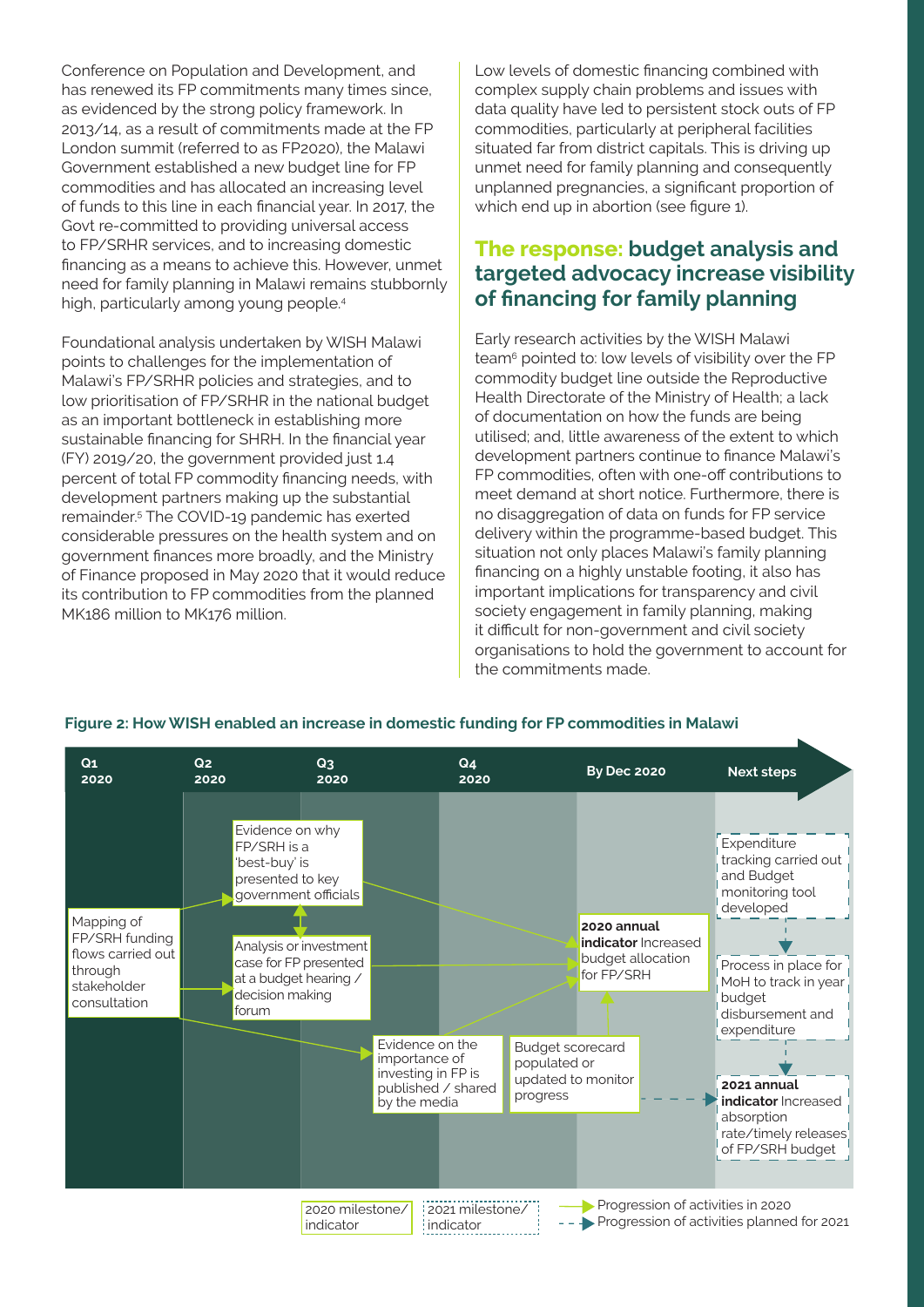In the final year for the FP2020 global partnership, WISH Malawi set out to raise the visibility of family planning financing and to create an enabling environment in which key FP/SRHR partners and stakeholders could advocate for positive change.

In 2016, the Ministry of Finance undertook analysis using the ImpactNow<sup>7</sup> tool, clearly showing that investing in FP supports efforts to realise Malawi's demographic dividend.<sup>8</sup> Building on these data, the WISH Malawi team conducted a series of further analyses, reviewing the global literature on the return on investment for family planning, mapping the flow of FP funds and commodities through Malawi's health system, and looking at the efficiency of financial management systems at central and sub-national levels. The analysis also attempted to identify the FP commodity financing gap.

WISH Malawi worked with the advocacy platform MANASO to select target audiences for the analysis i.e. decision makers and those with influence over the budget for health and family planning, and those able to hold the government to account for commitments made. Suitable entry points for advocacy were identified and the information was tailored to the specific role and needs of the different target audiences.

#### **Figure 3: Making the case for investing in family planning in Malawi**



With responsibility for priority setting across the health sector and for negotiating with the Ministry of Finance on budget ceilings, the Ministry of Health

was a clear target audience, as was the Ministry of Finance with overall responsibility for the national budget. In response to requests published in the media for comments on the proposed budget, WISH and MANASO made two separate submissions to the Ministry of Finance calling for additional funding for family planning and a more timely release of funds to support efficiencies in commodity procurement. These submissions were concise, evidenced-based documents, focusing on the economic rationale and financial return on FP investment, and the potential for reducing the pressure on Malawi's health system and spending, particularly during the COVID-19 pandemic.

**An investment case brief** was developed for use by advocacy organisations including MANASO, which highlights a broader set of social and economic rationales for investing in family planning, including the potential to save women and children's lives, and to support girls' education and participation of women in the workforce. The Investment Case underlines the links between fulfilling the reproductive rights of Malawians and the country's ability to achieve the Sustainable Development Goals - particularly Universal Health Coverage. In the context of the global pandemic, the Investment Case also highlights the potential of FP investment to support Malawi's post-COVID economic recovery (see Figure 3).

The advent of a new government in Malawi halfway through the financial year, and the need to revise the national budget, provided further opportunities for advocacy, with parliamentary committee meetings scheduled prior to the budget negotiations. A presentation was made at the Parliamentary Family Planning Commodities Budget Advocacy Meeting, organised by MANASO, where the Parliamentary Committees on Health, Budget & Finance, HIV/ AIDs and Women Caucus were all present. The aim was to remind Members of Parliament (MPs) of the government's commitments in the final year of the FP2020 global partnership, to inform them about the importance of investing in family planning, and to convince them of the need to increase government spending.

MPs are a powerful group in Malawi with considerable influence over priority setting for the government. Having successfully convinced many of the MPs present at the high-level meeting, and knowing that Malawi's MPs are avid readers of the national press, the WISH Malawi team followed up with a hard hitting piece in two national daily newspapers. The article was timed to come out on two consecutive mornings of the budget negotiation meetings in September 2020. The two newspapers have the widest readership in the country, and therefore channelled key advocacy messages to a wide audience.

In addition to conducting the above analyses, Options coordinated and led a group of FP/SRHR stakeholders,